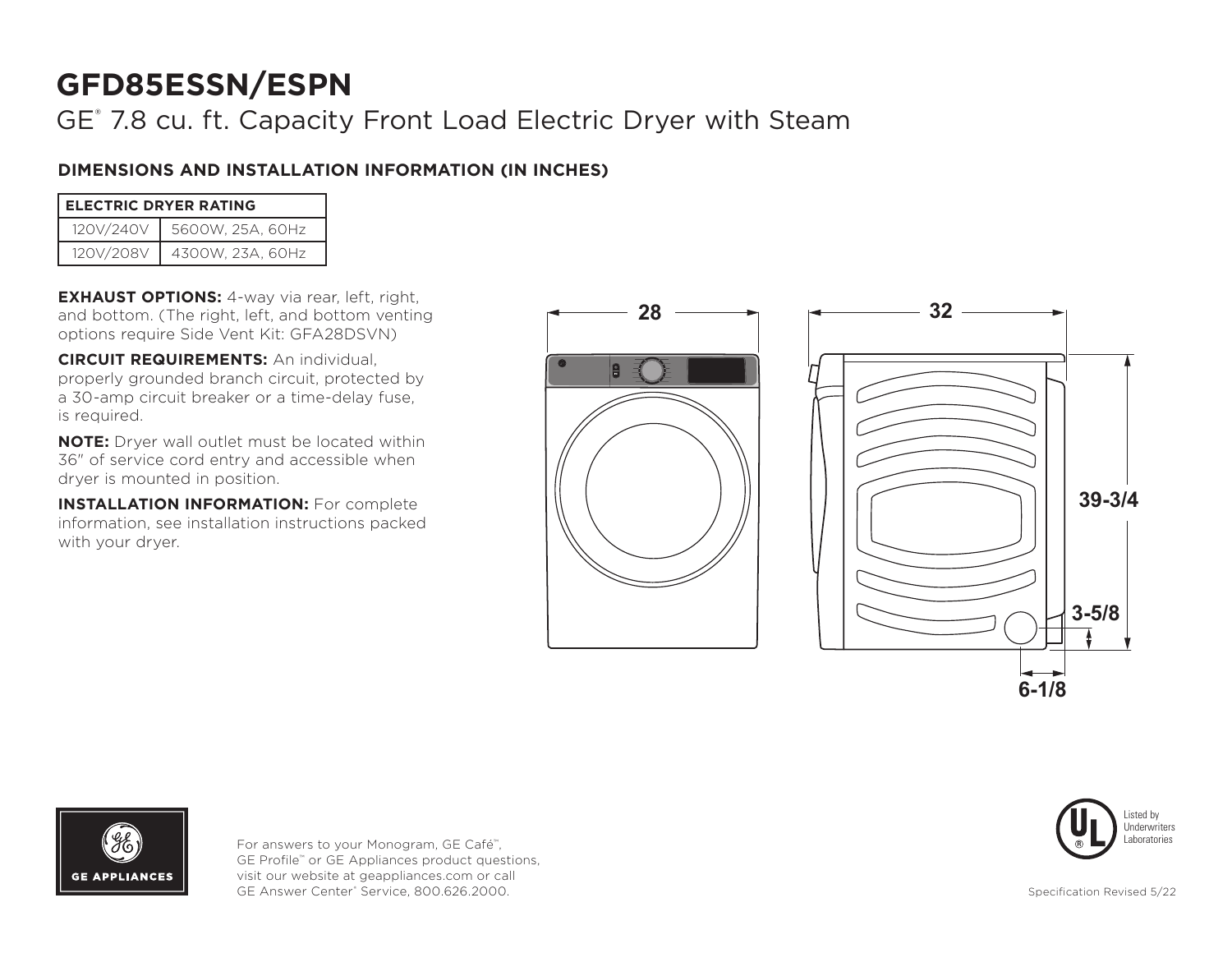GE® 7.8 cu. ft. Capacity Front Load Electric Dryer with Steam

## **SPECIAL INSTALLATION REQUIREMENTS:**

## **STACKED INSTALLATION:**

Brackets for stacking dryer over washer are not included with the dryer. Order part no. GFA28KITN.

## **ALCOVE OR CLOSET INSTALLATION:**

If your dryer is approved for installation in an alcove or closet, it will be stated on a label on the dryer back.

The dryer MUST be exhausted to the outside.

Minimum clearances between dryer cabinet and adjacent walls or other surfaces are: 0" all sides and top.\*

Closet doors must be louvered or otherwise ventilated and must contain a minimum of 60 sq. in. of open area equally distributed. If this closet contains both a washer and a dryer, doors must contain a minimum of 120 sq. in. of open area equally distributed.

No other fuel-burning appliance shall be installed in the same closet with a gas dryer.

## **BATHROOM OR BEDROOM INSTALLATION:**

The dryer MUST be exhausted to the outdoors.

The installation must conform with the local codes, or in the absence of local codes, with the National Electric Code and National Fuel Gas Code, ANSI Z223 for gas dryers.

### **MINIMUM CLEARANCE OTHER THAN ALCOVE OR CLOSET INSTALLATIONS:**

Minimum clearances to combustible surfaces 0" all sides and top.\*

### **FOR MORE INFORMATION ON VENTING KITS AND ACCESSORIES, PLEASE CALL 1-800-GE-CARES.**

\*For improved performance, a 1/2" clearance is suggested on each side.







#### **PEDESTAL DIMENSIONS (IN INCHES) GFP1528PNRS - SAPPHIRE BLUE GFP1528SNWW - WHITE**

This optional 16" pedestal raises the door opening and height of the washer or dryer.



#### **RISER DIMENSIONS (IN INCHES) GFR0728PNRS - SAPPHIRE BLUE GFR0728SNWW - WHITE**

This optional 7" riser raises the door opening and height of the washer or dryer while remaining ADA compliant.



**7"**

Specification Revised 5/22



For answers to your Monogram, GE Café™, GE Profile™ or GE Appliances product questions, visit our website at geappliances.com or call GE Answer Center® Service, 800.626.2000.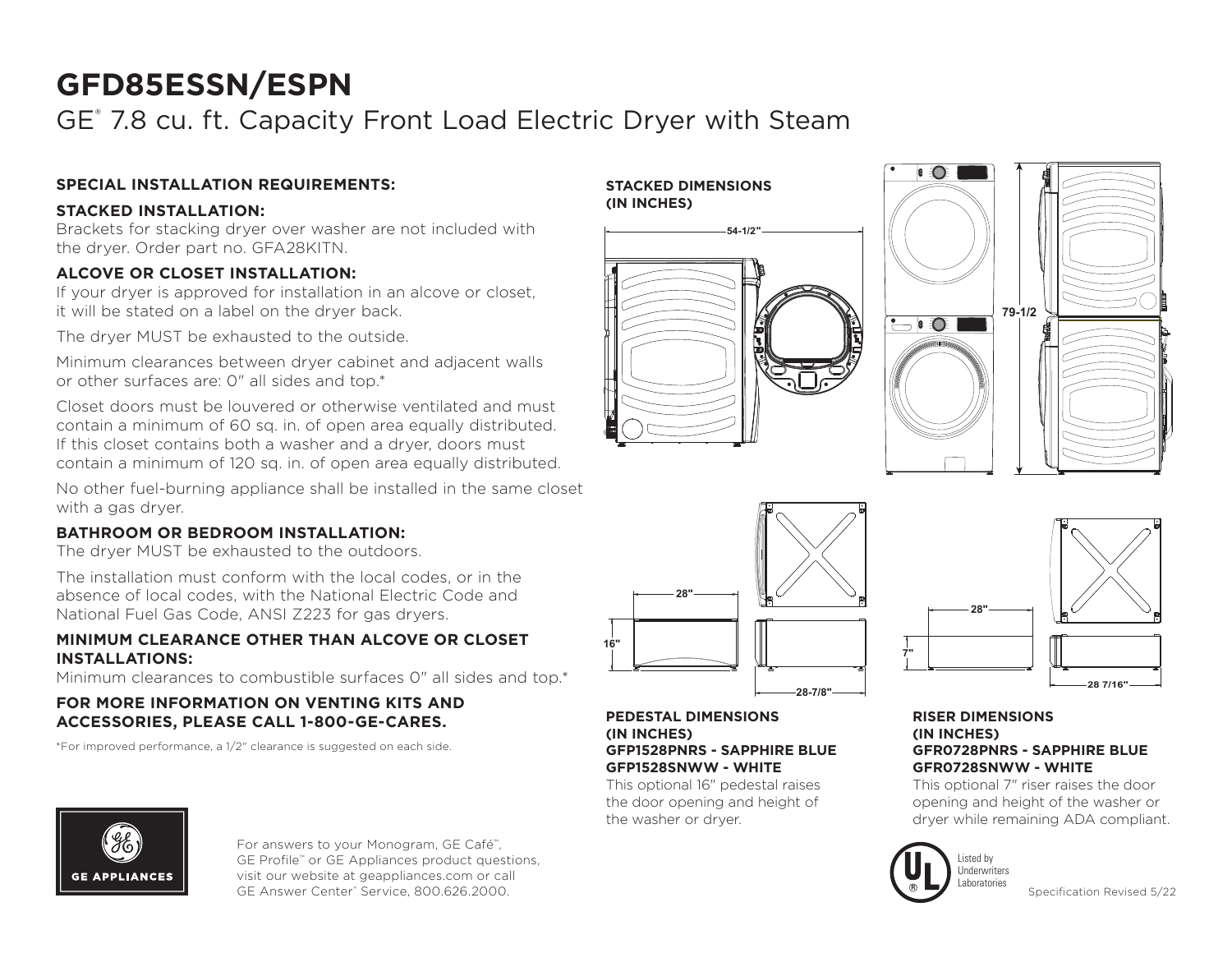## GE® 7.8 cu. ft. Capacity Front Load Electric Dryer with Steam

## **DRYER EXHAUSTING INFORMATION –METAL DUCT ONLY**

For complete information, see installation instructions packed with your dryer.

**DUCTING MATERIALS:** For best performance, this dryer should be vented with 4" diameter all rigid metal exhaust duct. If rigid metal duct cannot be used, then UL-listed flexible metal (semirigid) ducting can be used (Kit WX08X10077). In special installations, it may be necessary to connect the dryer to the house vent using a flexible metal (foil-type) duct. A UL-listed flexible metal (foil-type) duct may be used ONLY in installations where rigid metal or flexible metal (semi-rigid) ducting cannot be used AND where a 4" diameter can be maintained throughout the entire length of the transition duct. Please see installation instruction packed with your dryer for complete instructions when using flexible metal (foil type) ducting.

## **EXHAUST LENGTH CALCULATION:**

- 1. Determine the number of 90° turns needed for your installation. If you exhaust to the side or bottom of dryer, add one turn.
- 2. The maximum length of 4" rigid (aluminum or galvanized) duct which can be tolerated is shown in the table.

A turn of 45° or less may be ignored. Two 45° turns within the duct length should be treated as a 90° elbow.

A turn over 45° should be treated as a 90° elbow.

Dryers must be exhausted to the outside.

**CAUTION:** For personal safety do not terminate exhaust into a chimney, under any enclosed house floor (crawl space), or into an attic, since the accumulated lint could create a fire hazard or moisture could cause damage. Never terminate the exhaust into a common duct or plenum with a kitchen exhaust, since the combination of lint and grease could create a fire hazard.

Exhaust ducts should be terminated in a dampered wall cap to prevent back drafts, bird nesting, etc. The wall cap must also be located at least 12" above the ground or any other obstruction with the opening pointed down.

### **FOR MORE INFORMATION ON VENTING KITS AND ACCESSORIES, PLEASE CALL 1-800-GE-CARES.**



For answers to your Monogram, GE Café™, GE Profile™ or GE Appliances product questions, visit our website at geappliances.com or call GE Answer Center® Service, 800.626.2000.

|                                            |                                       | <b>Best performance</b>                       |                            |
|--------------------------------------------|---------------------------------------|-----------------------------------------------|----------------------------|
| A<br>A                                     |                                       | Maximum length of 4"<br>dia. rigid metal duct |                            |
| -4*                                        |                                       | Exhaust hood type                             |                            |
| B<br>Domestic<br>$2 - 1/2$<br>dryer models | Number<br>οf<br>$90^{\circ}$<br>turns | А<br>Δ"<br>opening                            | В<br>$2 - 1/2"$<br>opening |
|                                            |                                       | 90 ft.                                        | 60 ft.                     |
|                                            |                                       | 60 ft.                                        | 45 ft.                     |
|                                            | $\frac{2}{3}$                         | 45 ft.                                        | 35 ft.                     |
|                                            |                                       | 35 ft.                                        | 25 ft.                     |
|                                            | 4                                     | 25 ft.                                        | $15$ ft.                   |